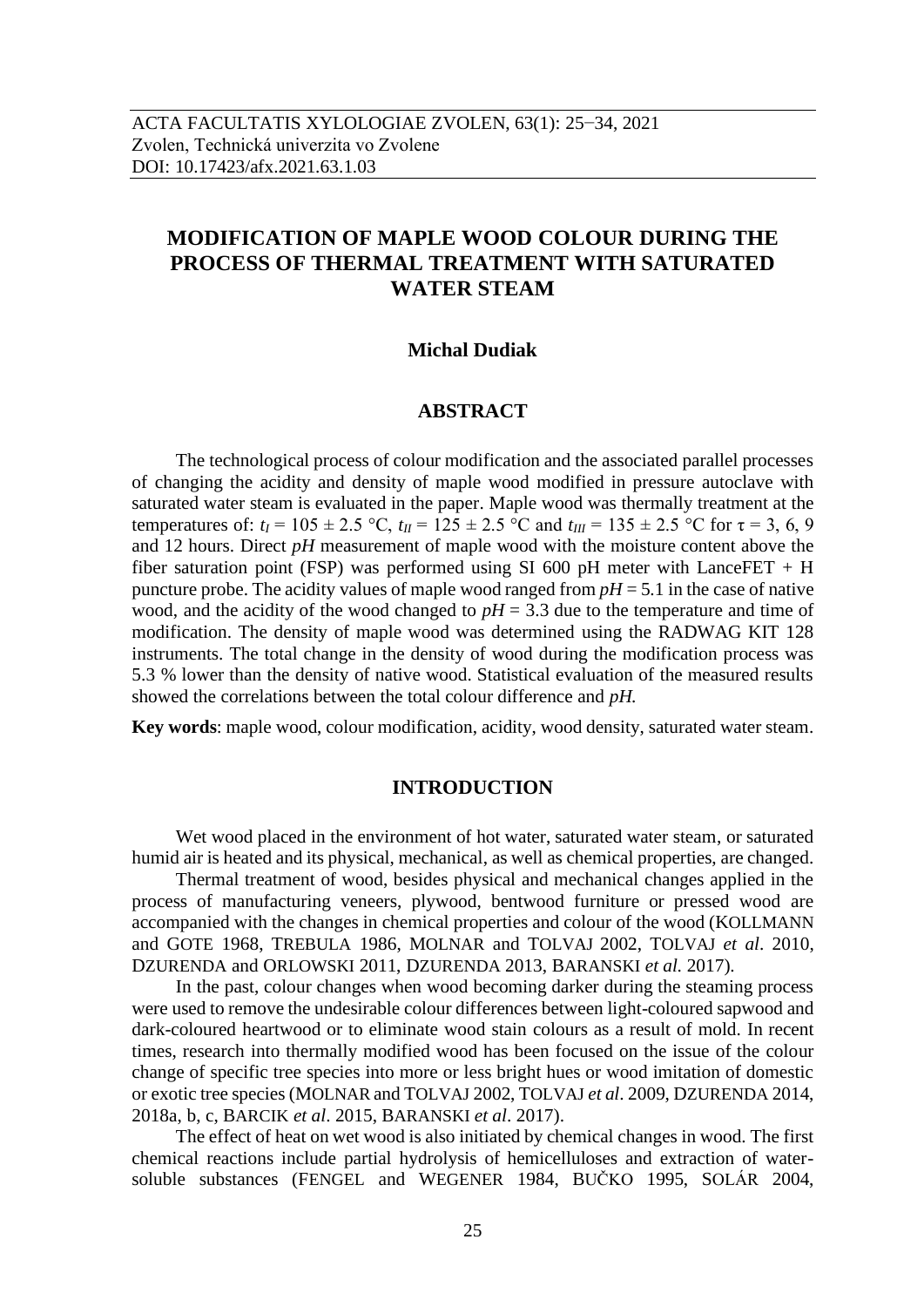SUNDQVIST *et al*. 2006, SAMEŠOVÁ *et al.* 2018). Depending on the temperature and time of the activity of the hydrolysis products, e.g. acetic acid and formic acid, degradation of polysaccharides occurs. During the thermal treatment of wood, dehydration of pentoses to 2-furaldehyde as well as oxidation of carbohydrates also occurs. New chromophoric groups begin to form in lignin, causing the colour change of wood (FENGEL and WEGENER 1984, BUČKO 1995, HON and SHIRAISHI 2001, SOLÁR 2004, SUNDQVIST *et al.* 2006, GEFFERT *et al.* 2019).

The aim of this paper is to present changes in the properties of maple wood, such as density, acidity, and colour in the process of thermal treatment with saturated water steam in the temperature ranging from  $t = 105$  °C to 135 °C and for the time from  $\tau = 3$  to 12 hours.

## **MATERIAL AND METHODS**

The wood of *Acer pseudoplatanus* in the form of blanks with dimensions: the thickness of 38 mm, the width of 90 mm and the length of 750 mm in 260 pieces were divided into 13 groups of 20 pieces in one group. The initial moisture content of wet maple wood was in the range between  $w = 57.2 \pm 3.1$  %. Blanks in the group 1 were not thermally treated. The other blanks were divided into 12 groups of 20 pieces and thermally treated with saturated water steam at the temperatures  $t = 105 \degree C$ ,  $t = 125 \degree C$ , and  $t = 135 \degree C$  for 3, 6, 9, and 12 h. Thermal treatment of maple wood with saturated water steam was carried out in a pressure autoclave APDZ 240 (Himmasch AD, Haskovo, Bulgaria) installed in the company Sundermann s.r.o. Banská Štiavnica (Slovakia).

The mode of thermal treatment in order to modify the colour of maple wood with saturated water steam is illustrated in Fig. 1. The conditions of thermal treatment of individual modes of colour modification are described in Tab. 1.



**Fig. 1 Mode of colour modification of maple wood with saturated water steam.**

The thermal process of maple wood colour modification was performed in the pressure autoclave at a higher saturated water steam pressure than atmospheric pressure. Saturated water steam temperatures in individual colour modes are given in Table 1. The temperatures *tmax* and *tmin* are the temperature intervals at which saturated water steam is fed into the autoclave to carry out the technological process. The temperature *t<sup>4</sup>* is the temperature of the saturated water steam in the autoclave after reducing the water steam pressure in the autoclave to the atmospheric pressure to allow the safe opening of the pressure equipment and sampling after the time of thermal treatment.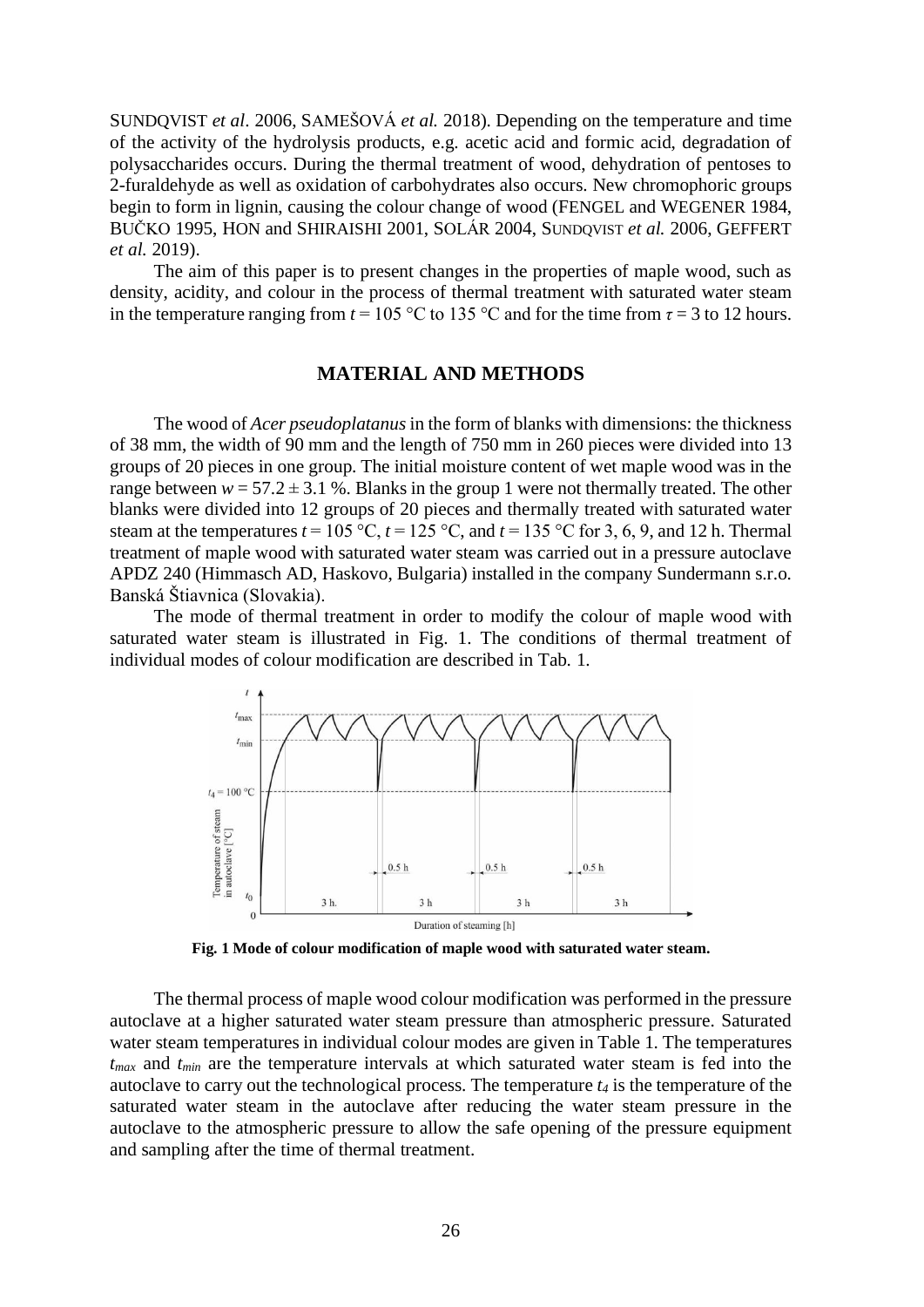| Temperature of<br>saturated water steam | $t_{\rm min}$ | $\iota_{\max}$ | $t_4$ | Length of time the wood is exposed to colour<br>modification |                  |                  |                   |
|-----------------------------------------|---------------|----------------|-------|--------------------------------------------------------------|------------------|------------------|-------------------|
| Mode $I$                                | 102.5         | 107.5          | 100   |                                                              |                  |                  |                   |
| Mode $II$                               | 122.5         | 127.5          | 100   | $\tau_1 = 3 h$                                               | $\tau_2 = 6^* h$ | $\tau_3 = 9^* h$ | $\tau_4 = 12^*$ h |
| Mode III                                | 132.5         | 137.5          | 100   |                                                              |                  |                  |                   |

**Tab. 1 Modes of colour modification of maple wood with saturated water steam.**

Note: \* After individual time of colour modification, exactly according to the determined diagram (course), 0.5 hour must be added to the given time of thermal modification of maple wood colour. This time between the individual sections of the modification serves to reduce the pressure for the safe opening of the autoclave and handling-selection of one group of modified blanks from the autoclave-closing and pressurization of the autoclave with saturated steam.

The moisture content of maple wood before entering the technological process of thermal treatment was determined by a random selection of 5 samples. Similarly, the moisture of thermally treated blanks was determined in individual modes and times after their selection from the autoclave and cooling to ambient temperature. The moisture content of wet maple wood was determined by the gravimetric method according to the standard STN EN 13183-1 (2003).

The acidity measurement of wet maple native and thermal treatment wood was performed using SI 600 pH meter with a functional Lance FET+H probe (Sentron, Roden, The Netherlands). Three measurements were performed on all samples in the middle of the thickness of the blank and 100 mm from the front of the blank. Using an accu drill (DeWalt DCD791NT, Germany), 12 mm diameter hole was made in the measuring point. The drilled wet sawdust was pushed back into the hole with a glass rod, where the LanceFET+H sensor head was inserted (GEFFERT *et al.* 2019). After about 60 seconds of stabilization, the *pH* value was read on SI 600 pH meter.

Dried colour-modified maple wood is used as a material for manufacturing the furniture, flooring, or interior tiling in the dry state. For this reason, the samples of untreated and thermally treated maple wood were dried in the convection hot air dryer KAD 1x6 (KATRES s.r.o. Czech Republic) with mild drying regime to the final moisture content  $w =$  $12 \pm 0.5$  % (DZURENDA 2020). Subsequently, the surface of dry blanks was machined using the FS 200 milling machine (BENET Trading, Kvasiny, Slovakia).

The colour of both thermal treatment and untreated maple wood in the *CIE L\*a\*b\** colour space was determined using Color Reader CR-10 colorimeter (Konica Minolta, Japan). The measurement was performed on the loading and side surfaces at a distance of 300 mm. A D65 light source with an illuminated area of 8 mm was used. The colour was evaluated based on the changes in the colour space *CIE L\*a\*b\** on the luminance coordinate *L\**, the red colour *a\**, the yellow colour *b\**, and the total colour difference *∆E\**.

The value of the total colour difference is described with the equation:

$$
\Delta E^* = \sqrt{\left(L_2^* - L_1^*\right)^2 + \left(a_2^* - a_1^*\right)^2 + \left(b_2^* - b_1^*\right)^2} \tag{1}
$$

where:  $L^*$ <sub>*l*</sub>,  $a^*$ <sub>*l*</sub>,  $b^*$ <sub>*l*</sub> are the values of the coordinates of the colour space of the dried milled thermally untreated maple wood surface,

 $L^*$ <sub>2</sub>,  $a^*$ <sub>2</sub>,  $b^*$ <sub>2</sub> are the values of the coordinates of the colour space of the dried milled thermally treated maple wood surface.

Test samples for measuring density with the following dimensions were prepared from native and thermally treated blanks in individual modes and times: the thickness of 15 mm, the width of 50 mm, and the length of 100 mm. The produced samples were dried in the laboratory oven (MEMMERT UM110m, Germany) at the temperature of  $t = 103 \pm 2$  °C to constant weight. The density of maple wood in each mode and time of treatment was determined using the instrument RADWAG KIT 128.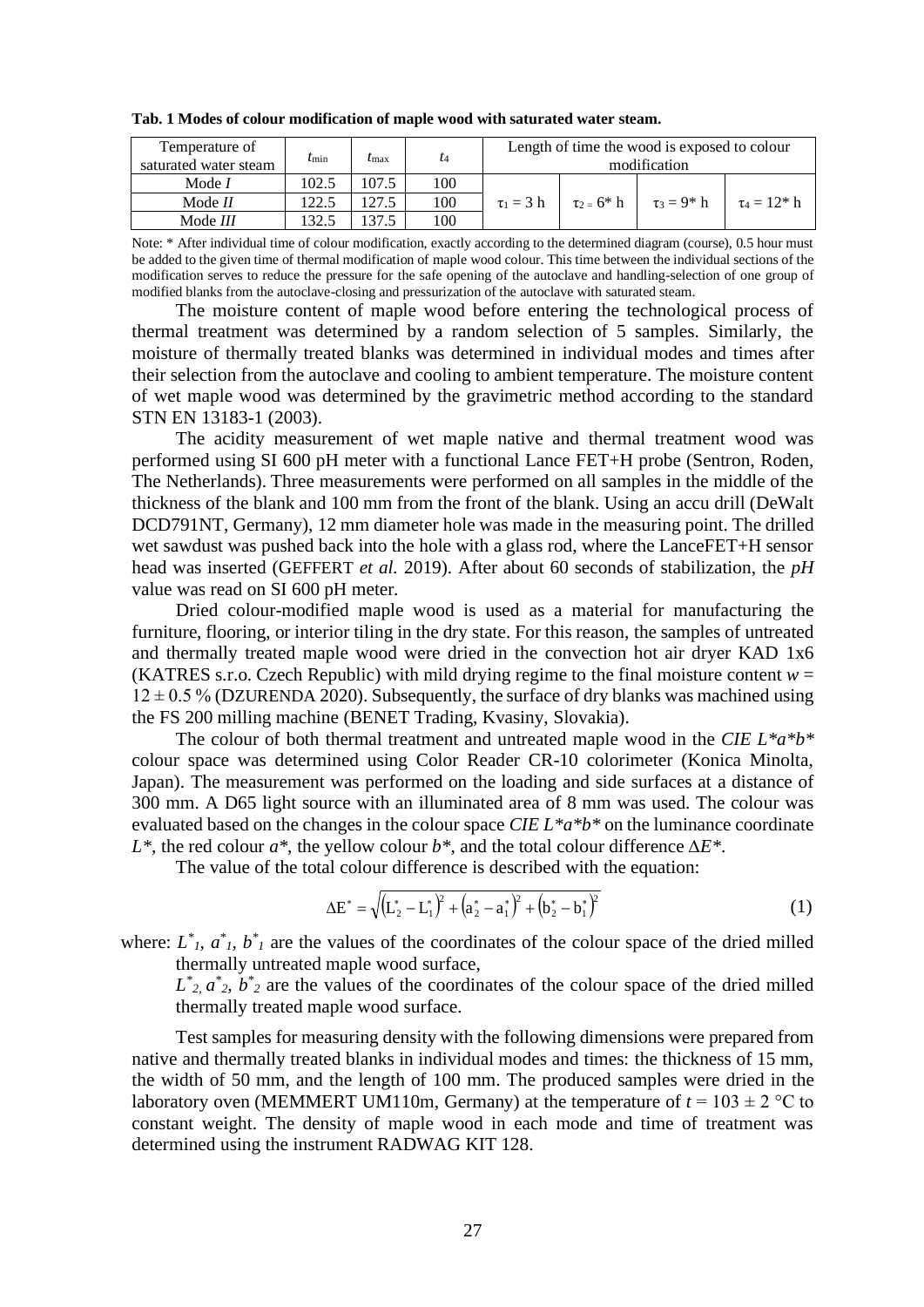#### **DISCUSSION**

Physical properties of maple wood, such as wood moisture and acidity of wet wood before the heat treatment process, as well as wood density, colour space coordinates *CIE L\*a\*b\** in the dry state are given in Table 2.

**Tab. 2 Measured values of density, colour space coordinates** *CIE L\*a\*b\** **of dry wood, moisture and acidity of wet maple wood.**

|                          |                                | Drv maple wood | Wet maple wood                                  |                  |                |               |
|--------------------------|--------------------------------|----------------|-------------------------------------------------|------------------|----------------|---------------|
| Wood                     | Wood density                   |                | Coordinate colour space <i>CIE L</i> * $a^*b^*$ | Moisture content | Acidity        |               |
|                          | $\rho_0$ [kg·m <sup>-3</sup> ] | T *            | σ*                                              | $h*$             | $W[\%]$        | nН            |
| Acer pseudo-<br>platanus | $600.1 \pm 50.1$               | $86.6 \pm 1.2$ | $5.9 \pm 0.5$                                   | $16.4 \pm 0.5$   | $57.2 \pm 3.1$ | $5.1 \pm 0.2$ |

The measured values of the density of maple wood in the dry state are the average values of the density of healthy maple wood not damaged by fungi or molds. Similar values of maple wood density for the territory of Central Europe are given in the works: POŽGAJ *et al*. 1997, MAKOVÍNY 2010, KURJATKO *et al.* 2010. Based on the above statement, it is possible to mention the analyzed changes in the properties of maple wood achieved by thermal treatment in individual modes as representative (standard).

The results of laboratory work determining the density of thermally treated maple wood by individual modes in the dry state are given in Table 3.

| Temperature of<br>saturated water steam | Time of thermal modification of maple wood [h] |                               |                               |                               |  |  |
|-----------------------------------------|------------------------------------------------|-------------------------------|-------------------------------|-------------------------------|--|--|
|                                         |                                                |                               |                               |                               |  |  |
|                                         | $\rho_0$ [kg/m <sup>3</sup> ]                  | $\rho_0$ [kg/m <sup>3</sup> ] | $\rho_0$ [kg/m <sup>3</sup> ] | $\rho_0$ [kg/m <sup>3</sup> ] |  |  |
| $t_I = 105 \pm 2.5$ °C                  | $590.5 \pm 27.8$                               | $586.4 \pm 25.2$              | $584.1 \pm 29.3$              | $582.9 \pm 22.8$              |  |  |
| $t_{II} = 125 \pm 2.5$ °C               | $587.9 \pm 29.1$                               | $585.2 \pm 22.6$              | $580.4 \pm 25.9$              | $577.1 \pm 20.9$              |  |  |
| $t_{III}$ = 135 $\pm$ 2.5 °C            | $581.4 \pm 21.9$                               | $577.1 \pm 24.5$              | $573.2 \pm 21.0$              | $568.4 \pm 20.9$              |  |  |

**Tab. 3 The densities of the dry thermally treated maple.**

During the process of thermal modification of maple wood colour, weight loss occurs depending on the temperature of saturated water steam and the time of modification. The weight loss is mainly due to the process of hydrolysis of polysaccharides and extraction of water-soluble substances in wood (LAUROVÁ *et al.* 2004, SOLÁR 2014, VÝBOHOVÁ *et al.* 2018, GEFFERT *et al.* 2020). The reduction of the density of maple wood in the given modification process represents the value of by  $\rho_0 \leq 5.3$  %. The changes in the density of colour-modified maple wood do not exceed the limits of the natural tolerance of maple wood densities, which is in the Central European area:  $\rho_0 = 480-590-750 \text{ kg.m}^{-3}$ .

The moisture thermally treated maple wood for 3, 6, 9, 12 h measured after cooling the wood to ambient temperature is given in Table 4.

**Tab. 4 Average values of maple wood moisture during the thermal treatment process**

| Temperature of<br>saturated water steam | Time of thermal modification of maple wood [h] |                |                |                |  |  |
|-----------------------------------------|------------------------------------------------|----------------|----------------|----------------|--|--|
|                                         |                                                |                |                | 12             |  |  |
|                                         | $W$ [%]                                        | $W$ [%]        | $W$ [%]        | $W$ [%]        |  |  |
| $t_I = 105 \pm 2.5$ °C                  | $51.6 \pm 1.9$                                 | $51.2 \pm 1.2$ | $49.5 \pm 1.0$ | $48.9 \pm 1.1$ |  |  |
| $t_H = 125 \pm 2.5$ °C                  | $52.3 \pm 1.2$                                 | $50.9 \pm 1.4$ | $50.2 \pm 1.2$ | $48.2 \pm 1.1$ |  |  |
| $t_{III} = 135 \pm 2.5$ °C              | $51.8 \pm 1.6$                                 | $51.0 \pm 1.1$ | $49.4 \pm 1.1$ | $47.9 \pm 0.9$ |  |  |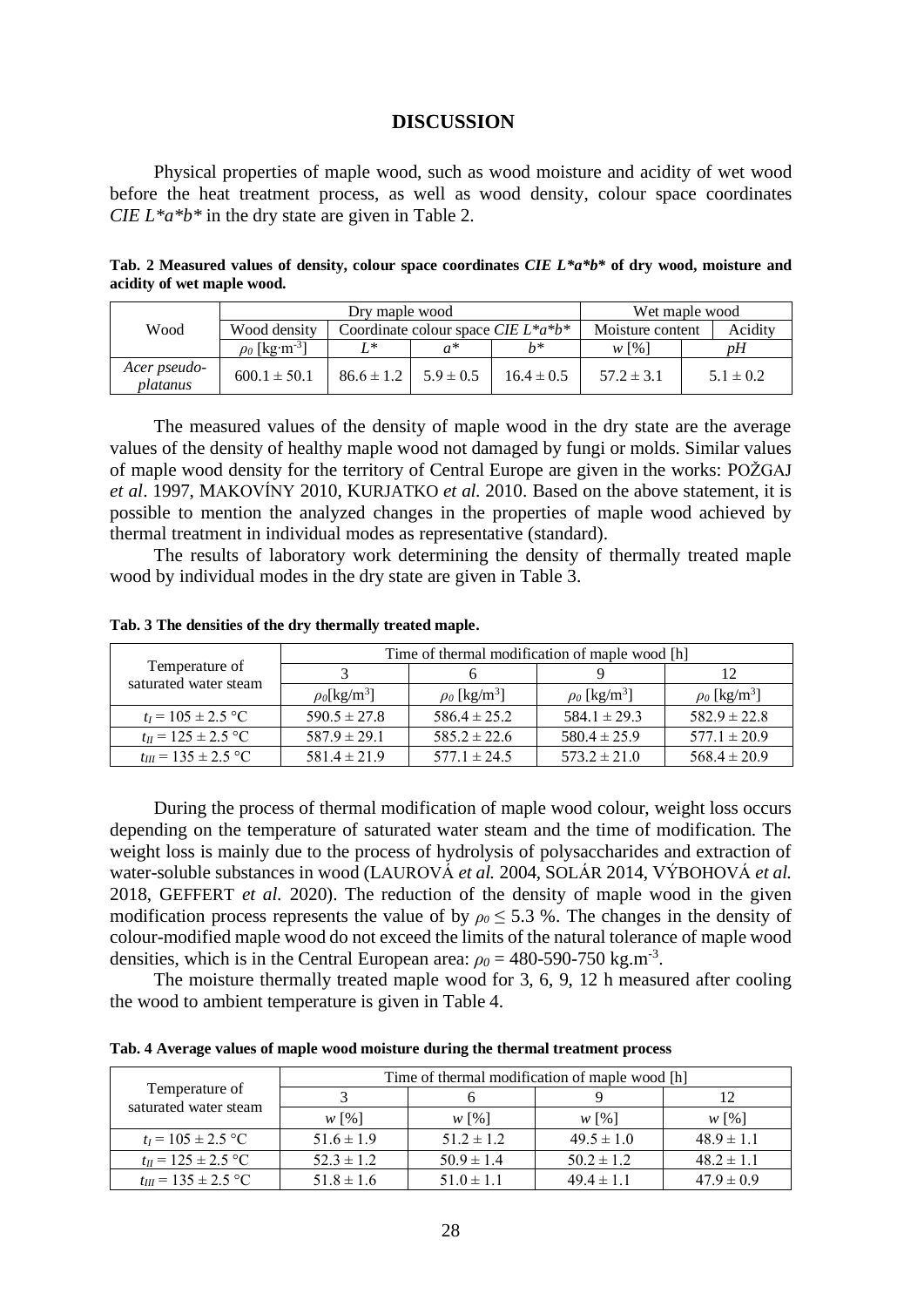Reducing the maple wood moisture by  $\Delta w \approx 13.9$  % resulting from the thermal treatment process is caused by evaporation of water from the wood into the environment in the autoclave during cooling to  $t = 100$  °C. The source of heat for vaporization and evaporation of water from wood is the heat accumulated during the heating of wood to the required technological temperature (DZURENDA and DELIISKI 2000, DZURENDA 2018c).

Acidity values measured by the direct pH measurement method during the thermal treatment of maple wood at regular time intervals, after 3, 6, 9, 12 h are mentioned in Table 5.

| Temperature of<br>saturated water steam | Time of thermal modification of maple wood [h] |               |               |               |  |  |
|-----------------------------------------|------------------------------------------------|---------------|---------------|---------------|--|--|
|                                         |                                                |               |               |               |  |  |
|                                         | $pH$ [-]                                       | $pH$ [-]      | $pH$ [-]      | $pH$ [-]      |  |  |
| $t_I = 105 \pm 2.5$ °C                  | $4.8 \pm 0.3$                                  | $4.7 \pm 0.1$ | $4.6 \pm 0.2$ | $4.2 \pm 0.2$ |  |  |
| $t_H = 125 \pm 2.5$ °C                  | $4.1 \pm 0.1$                                  | $3.9 \pm 0.2$ | $3.5 \pm 0.3$ | $3.3 \pm 0.2$ |  |  |
| $t_{III} = 135 \pm 2.5$ °C              | $3.9 \pm 0.1$                                  | $3.6 \pm 0.2$ | $3.3 \pm 0.2$ | $3.3 \pm 0.1$ |  |  |

**Tab. 5 Measured average** *pH* **values of maple wood during the process of thermal treatment**

The wet wood acidity in the case of most temperate tree species ranges from  $pH = 3.3$ to 6.4 (SANDERMANN and ROTHKAMM 1956, IRLE 2012, SOLAR 2014, GEFFERT *et al*. 2019). The acidic reaction of most woody plants is caused by free acids and acidic groups found in an aqueous solution of dilute sugars, organic acids, and water-soluble inorganic substances fed by the root system to the tree in cell lumens (ČUDINOV 1968, BLAŽEJ *et al.* 1975, ZEVENHOVEN 2001, PŇAKOVIČ and DZURENDA 2015 ). The measured acidity values of wet untreated maple wood do not differ from the acidity values of maple wood with the moisture content above the saturated fiber point reported by the authors (SOLAR 2004, GEFFERT *et al.* 2019).

A decrease in the *pH* values of thermally modified maple wood by individual colour modification modes confirms the known fact about the course of hydrolysis of hemicelluloses in wet hardwood wood by the action of heat, as reported by MELCER *et al.* 1989, LAUROVÁ *et al.* 2004, SUNDQVIST *et al.* 2006, SAMEŠOVÁ *et al*. 2018, VÝBOHOVÁ *et al.* 2018, GEFFERT *et al.* 2019, DZURENDA *et al.* 2019).

The colour of dried, planed untreated maple wood and colour hues obtained during thermal treatment modes with saturated water steam is shown in Fig. 2. EPSON PERFECTION V850 PRO scanner with the quality of the created scan of maple wood colour samples of 1200 dpi was used in order to visually evaluate the colour change in the process of thermal treatment of maple wood by individual modes and for specific times.



Mode *I*  $t = 105$  °C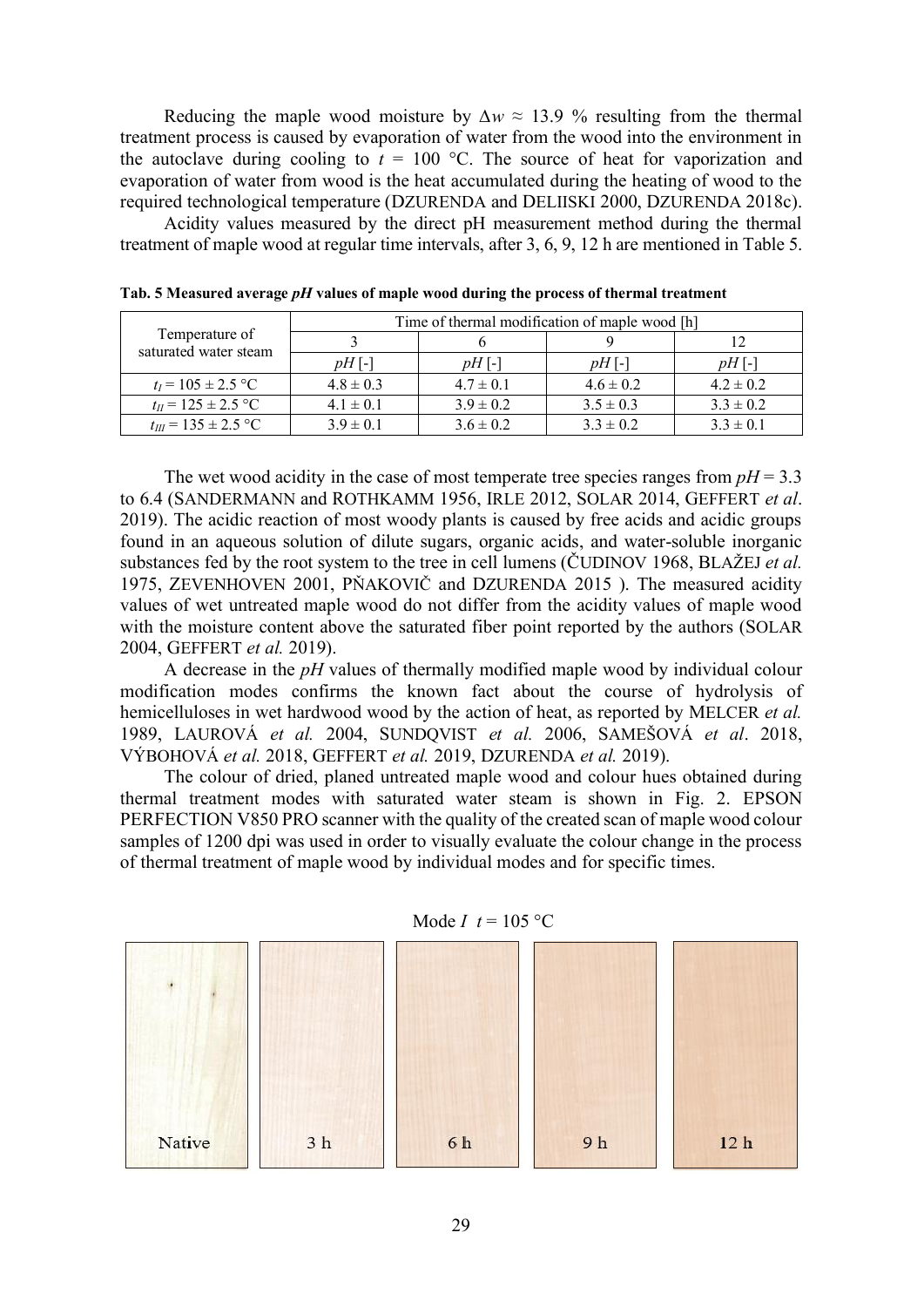

**Fig. 2 Changes in the colour of maple wood during the process of thermal treatment**

A light white colour with yellow tinge of dry untreated maple wood was identified in the colour space *CIE L*\**a*\**b*\* by the coordinates  $L^* = 86.6 \pm 1.2$ ;  $a^* = 5.9 \pm 0.5$ ;  $b^* =$  $16.4 \pm 0.5$ . The values given are comparable to the values of colour coordinates given for maple wood by the authors BABIAK *et al.* 2004, MEINTS *et al.* 2017.

The coordinate values describing the colour of the maple wood before and after the thermal treatment by the individual modes in the colour space *CIE L\*a\*b\** measured by colorimeter Color Reader CR-10 and the total colour difference *∆E\** are given in Table 6.

| Temperature of               | Coordinates       | Time of thermal modification of maple wood [h] |                |                |                |  |  |
|------------------------------|-------------------|------------------------------------------------|----------------|----------------|----------------|--|--|
| saturated water steam        | $CIE L^* a^* b^*$ | 3                                              | 6              | 9              | 12             |  |  |
|                              | $L^*$             | $81.0 \pm 0.4$                                 | $79.1 \pm 0.3$ | $77.4 \pm 0.6$ | $76.2 \pm 0.9$ |  |  |
|                              | $a^*$             | $8.5 \pm 0.3$                                  | $8.9 \pm 0.4$  | $10.6 \pm 0.6$ | $10.9 \pm 0.5$ |  |  |
| $t_1 = 105 \pm 2.5$ °C       | $h^*$             | $17.6 \pm 0.5$                                 | $17.7 \pm 0.6$ | $18.3 \pm 0.6$ | $18.9 \pm 0.4$ |  |  |
|                              | $\Lambda E^*$     | 5.5                                            | 7.4            | 9.7            | 10.9           |  |  |
| $t_{II} = 125 \pm 2.5$ °C    | $L^*$             | $75.6 \pm 0.6$                                 | $73.0 \pm 0.6$ | $69.7 \pm 0.8$ | $69.3 \pm 1.0$ |  |  |
|                              | $a^*$             | $12.0 \pm 0.4$                                 | $12.0 \pm 0.4$ | $12.3 \pm 0.5$ | $12.4 \pm 0.3$ |  |  |
|                              | $h^*$             | $16.0 \pm 0.5$                                 | $16.1 \pm 0.4$ | $16.6 \pm 0.5$ | $17.1 \pm 0.7$ |  |  |
|                              | $\Lambda E^*$     | 11.3                                           | 13.3           | 16.3           | 17.4           |  |  |
| $t_{III}$ = 135 $\pm$ 2.5 °C | $L^*$             | $69.3 \pm 0.8$                                 | $65.3 \pm 0.8$ | $61.8 \pm 0.7$ | $59.1 \pm 0.6$ |  |  |
|                              | $a^*$             | $11.9 \pm 0.5$                                 | $11.5 \pm 0.4$ | $11.6 \pm 0.2$ | $11.8 \pm 0.2$ |  |  |
|                              | $h^*$             | $16.3 \pm 0.3$                                 | $17.0 \pm 0.5$ | $17.3 \pm 0.4$ | $17.8 \pm 0.4$ |  |  |
|                              | $\Lambda E^*$     | 17.2                                           | 21.2           | 24.2           | 27.3           |  |  |

**Tab 6. Measured values of the coordinates** *L\****,** *a\*, b\** **in the colour space** *CIE L\*a\*b\*,* **values of the total colour difference** *∆E\** **of maple wood during the process of thermal modification.**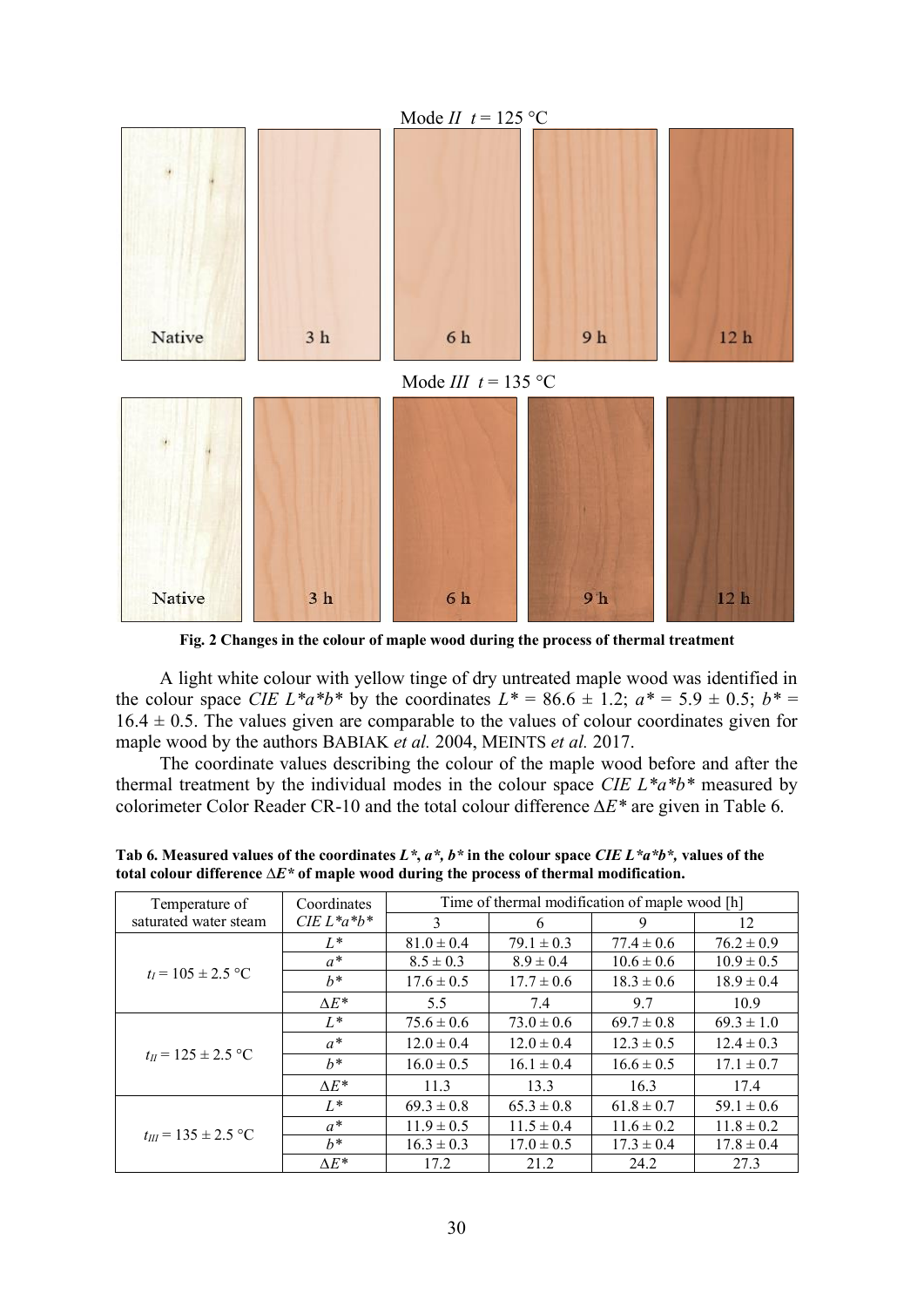From a decrease in the value of lightness  $L_0^* = 86.6$  of thermally untreated wood to the value of  $L_1^*$  = 76.2 of thermally treated maple wood with saturated water steam with a temperature  $t_I = 105 \pm 2.5$  °C, to the value of  $L_2^* = 69.3$  during the treatment of wood with water steam at the temperature of  $t_{II} = 125 \pm 2.5$  °C, to the value of  $L_3^* = 59.1$  at saturated water steam temperature  $t_{III} = 135 \pm 2.5$  °C, it is clear that increasing wood temperature results in the change in the brightness of the thermally treated maple wood, *∆L\** increases and the wood darkens. A decrease in brightness is not uniform during the technological process of thermal modification of maple wood. A decrease in the brightness of thermally treated wet maple wood is in line with the knowledge about wood darkening in technological processes, such as wood steaming declared in the works of TOLVAJ *et al.* 2009, 2010, DZURENDA, 2018b.

Changes in the red chromatic coordinate *a\** have an increasing tendency. The red values of maple wood reach higher values during the modification depending on the temperature and time, while the modified wood acquires a redder tinge. The magnitudes of the changes in the red coordinate are significantly smaller compared to the changes in the luminosity coordinate. In the case of the yellow chromatic coordinate *b\**, the changes are slightly similar to the changes in brightness or changes of the colour coordinate *a\**.

The changes in the total colour difference *∆E\** depending on the acidity of wet maple wood during the process of thermal treatment at the temperatures ranging between  $t =$ 105−135 °C and the time of the technological process  $\tau = 3-12$  h is shown in Fig. 3.



**Fig. 3 Dependence of the total colour difference of maple wood** *∆E\** **on the value of acidity of maple wood** *pH* **during the process of thermal treatment.**

The dependence of the total colour difference of maple wood on the value of acidity is mathematically described by the equation:

$$
\Delta E^* = 100.6035 - 32.461 \cdot pH + 2.6799 \cdot (pH)^2 \tag{2}
$$

where: *pH* - acidity value of wet maple wood.

The dependence of the total colour difference *∆E\** on the change in acidity of maple wood in the thermal process is a suitable tool for evaluating the achieved colour change based on the *pH* of maple wood in the technological process.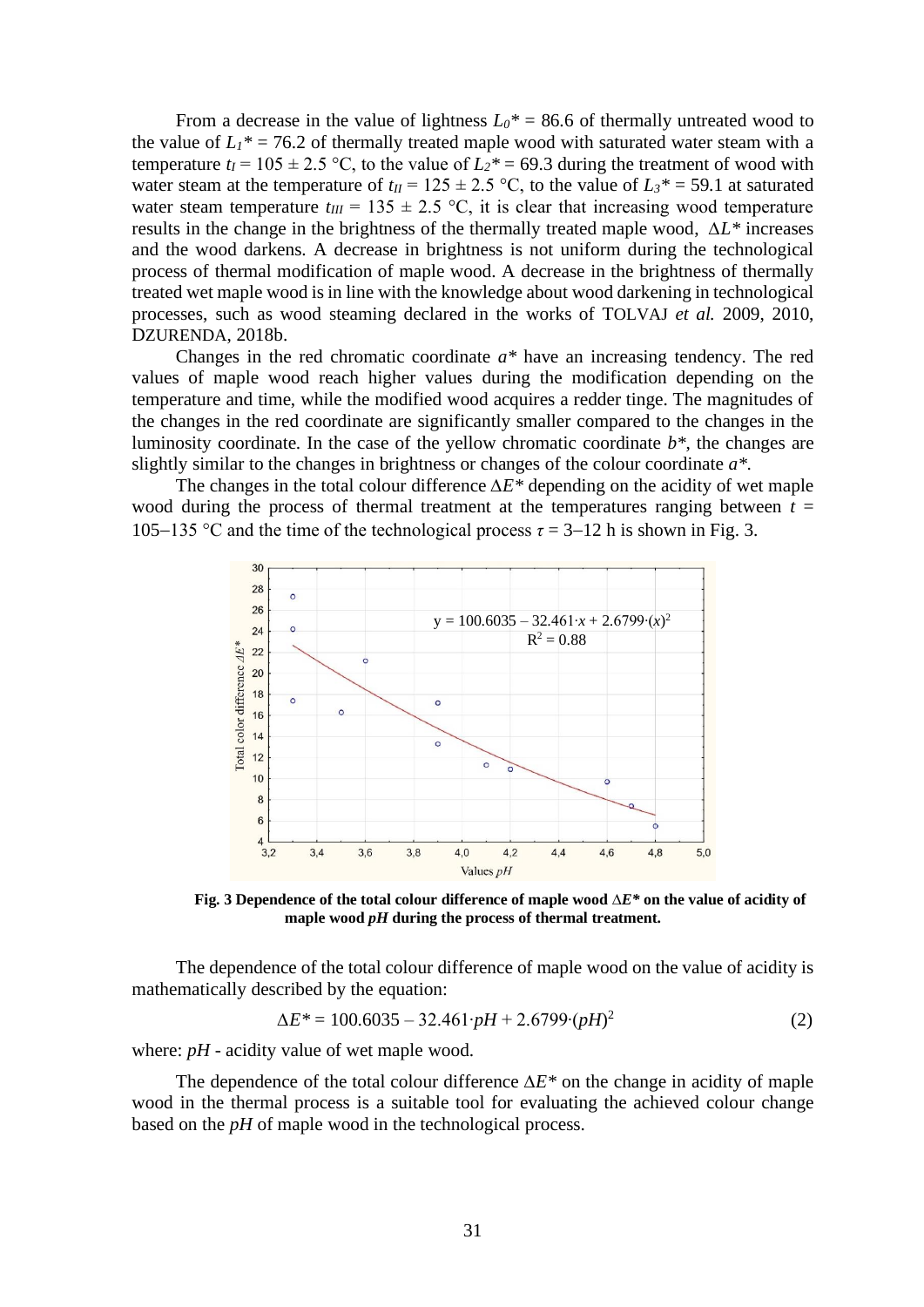# **CONCLUSION**

- 1. The results of colour change, acidity and density of maple wood during the process of thermal modification of wood with saturated water steam at the temperatures:  $t_I = 105 \pm 100$ 2.5 °C,  $t_{II}$  = 125 ± 2.5 °C and  $t_{III}$  = 135 ± 2.5 °C for  $\tau$  = 3–12 hours are presented in the paper .
- 2. The wood colour changes as a result of the process of thermal modification. The change of the original white to light white-yellow colour, pale brown to dark brown colour was observed. More or less deep colour hues depending on the temperature and time of modification occured. The colour changes achieved during the modification process are described using the coordinates in the colour space *CIE L\*a\*b\*.*
- 3. During the technological process of wood modification, the acidity of the wood changes, which is more pronounced at higher steam temperature and for a longer time. The change is from  $pH = 5.1$  in the case of native wood to  $pH = 3.3$  in mode *III* after 12 hours of modification. Simultaneously, with the change in the acidity of the wood, there is also a decrease in the total weight of the wood due to acid hydrolysis of the chemical components of the wood and extraction of water-soluble substances, which represents a total decrease in density by up to 5.3 %.
- 4. The dependence of the total colour change *∆E\** of maple wood on the acidity of maple wood in the range between  $pH = 3.3 - 5.1$  is described by Eq. 2.

#### **REFERENCES**

BABIAK, M., KUBOVSKÝ, I., MAMOŇOVÁ, M. 2004. Farebný priestor vybraných domácich drevín In Interaction of wood with various Forms of Energy. Zvolen: Technical University of Zvolen. 113– 117.

BARAŃSKI,J., KLEMENT, I., VILKOVSKÁ, T., KONOPKA, A. 2017*.* High Temperature Drying Process of Beech Wood (*Fagus sylvatica* L.) with Different Zones of Sapwood and Red False Heartwood. In BioResources 12(1): 1861−1870. DOI:10.15376/biores.12.1.1761-1870.

BARCÍK, Š., GAŠPARÍK, M., RAZUMOV, E.Y. 2015. Effect of thermal modification on the colour changes of oak wood. In Wood Research. 60(3): 385−396.

BLAŽEJ, A., ŠUTÝ, L., KOŠÍK, M., KRKOŠKA, P., GOLIS, E. 1975. Chémia dreva. Bratislava: ALFA. BUČKO, J. 1995. Hydrolýzne procesy*.* Zvolen: Technical University of Zvolen. 116 p.

ČUDINOV, B. S., STEPANOV, V. L. 1968. Phasenzusammensetzung der Wassers in gefrorenem Holz. In Holztechnologie, 9(1): 14−18.

DZURENDA, L., DELIISKI, N. 2000. Analysis of moisture content changes in beech wood in the steaming process with saturated water steam. In Wood research 45(4): 1−8.

DZURENDA L., ORLOWSKI K. 2011. The effect of thermal modification of ash wood on granularity and homogeneity of sawdust in the sawing process on a sash gang saw PRW 15-M in view of its technological usefulness. In Drewno, 54(186): 27−37.

DZURENDA L. 2013. Modification of wood colour of *Fagus sylvatica L.* to a brown-pink shade caused by thermal treatment. In Wood research 58 (3): 475−482.

DZURENDA, L. 2014. Colouring of Beech Wood during Thermal Treatment using Saturated Water Steams. In Acta Facultatis Xylologiae Zvolen, 56(1): 13−22.

DZURENDA, L. 2018a. The Shades of Color of *Quercus robur* L. Wood Obtained through the Processes of Thermal Treatment with Saturated Water Vapor. In BioResouces 13(1): 1525−1533, doi: 10.1063/biores 13.1.1525-1533.

DZURENDA, L. 2018b. Hues of *Acer platanoides L.* resulting from processes of thermal treatment with saturated steam. In Drewno 61(202): 165−176.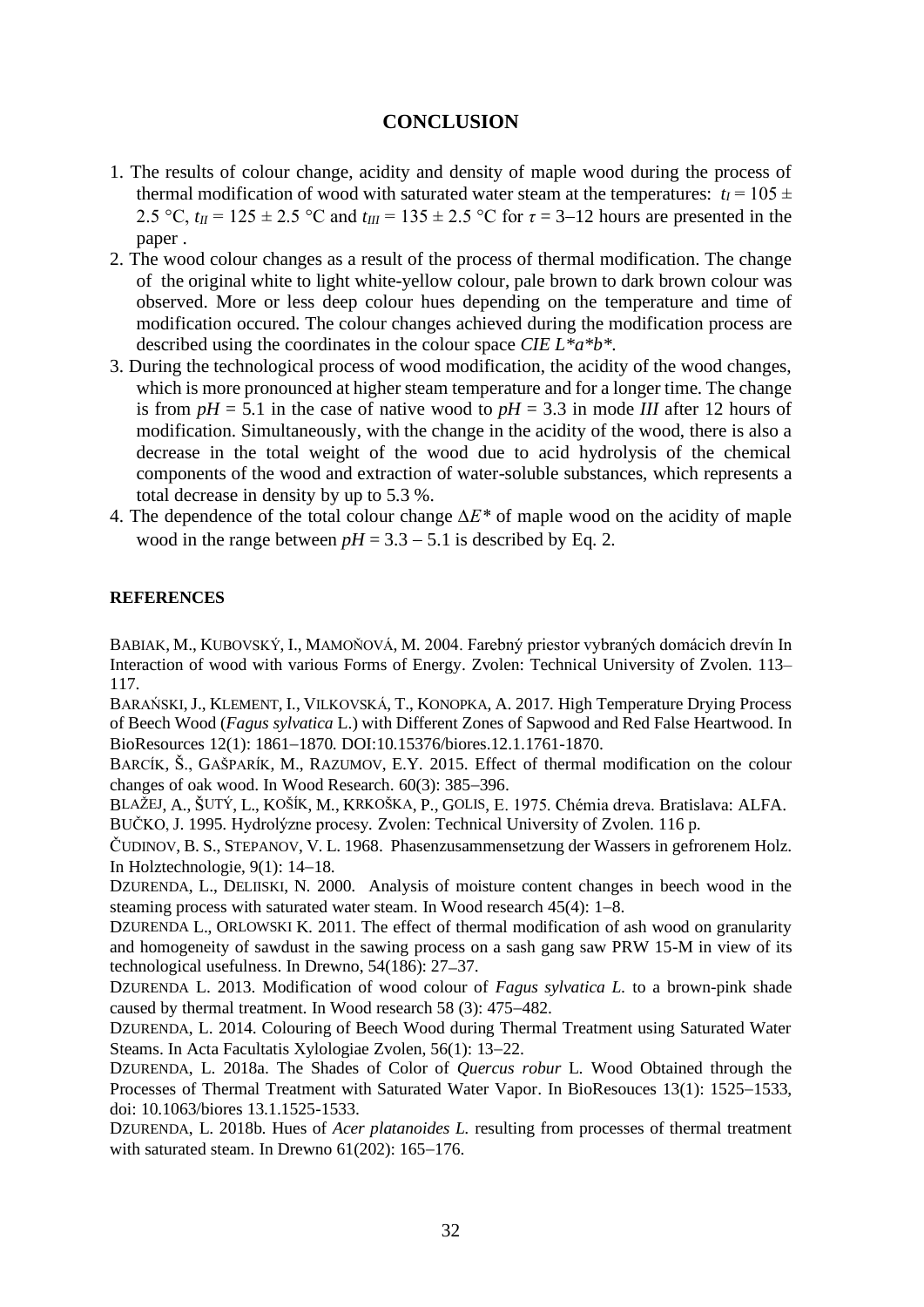DZURENDA, L. 2018c. The Effect of Moisture Content of Black Locust Wood on the Heating in the Saturated Water Steam during the Process of Colour Modification. In MATEC Web of Conferences 168, 06004. [DOI: org/10.1051/matecconf/201816806004.](https://doi.org/10.1051/matecconf/201816806004)

DZURENDA, L. 2020. Drying of Steaming Maple Timber in Drying Kilns, Preserving the Color Acquired by the Wood Steaming Process. In MATEC Web of Conferences 328, 04004. DOI: [org/10.1051/matecconf/202032804004.](https://doi.org/10.1051/matecconf/202032804004)

DZURENDA, L., GEFFERT, A., GEFFERTOVÁ, J., DUDIAK, M. 2020. Evaluation of the Process Thermal Treatment of Maple Wood Saturated Water Steam in Terms of Change of pH and Color of Wood. In BioResources 15(2): 2550−2559. DOI: 10.15376/biores.15.2.2500-2559.

FENGEL, D., WEGENER, G. 1989. Wood: Chemistry, Ultrastructure, Reactions. Walter de Gruyter: Berlin, Germany. 613 p.

GEFFERT, A., GEFFERTOVÁ, J., DUDIAK, M. 2019. Direct method of measuring the pH value of wood. In Forests 10(10), 852. DOI: 10.3390/f10100852.

GEFFERT, A., GEFFERTOVÁ, J., VÝBOHOVÁ E., DUDIAK, M. 2020. Impact of Steaming Mode on Chemical Characteristics and Color of Birch Wood. In Forests 11(4), 478. DOI: 10,3390/f11040478. HON D.S.N., SHIRAISHI, N. 2001 Wood and cellulosic chemistry. 2<sup>nd</sup> edition. New York: MarcelDekker. 513 – 546.

IRLE, M. 2012. pH and why you need to know it. Wood Based Panels International 2012. Available online: <http://www.wbpionline.com/features/ph-and-why-you-need-to-know-it/> (accesed on 20 August 2012).

KOLLMANN, F., GOTE, W. A. 1968. Principles of Wood Sciences and Technology. Vol. 1. Solid Wood, Berlin: Springer Verlag.

KURJATKO, S. *et al*. 2010. Parametre kvality dreva určujúce jeho finálne. Zvolen: Technical University of Zvolen. 352 p.

LAUROVÁ, M., MAMONOVÁ, M., KUČEROVÁ, V. 2004. Proces parciálnej hydrolýzy bukového dreva (*Fagus sylvatica L.*) parením a varením. Zvolen: Technical University of Zvolen. 59 p.

MAKOVÍNY, I. 2010. Úžitkové vlastnosti a použitie rôznych druhov dreva. Zvolen: Technical University of Zvolen. 104 p.

MEINTS, T., TEISCHINGER, A., STINGL, R., HASSMANNC. 2017. Wood colour of central European wood species: CIELAB characterisation and colour intensification. In Eur. J. Wood Prod., 75: 499−509. DOI: 10.1007/s00107-016-1108-0.

MELCER, I., MELCEROVÁ, A., SOLÁR, R., KAČÍK, F. 1989. Chemizmus hydrotermickej úpravy listnatých drevín. Zvolen: Technical University of Zvolen. 2/1989. 76 p.

MOLNAR, S., TOLVAJ, L. 2002. Colour homogenisation of different wood species by steaming. In Interaction of wood with various Forms of Energy. Zvolen: Technical university in Zvolen, 119−122. POŽGAJ, A., CHOVANEC, D., KURJATKO, S., BABIAK, M. 1997. Štruktúra a vlastnosti dreva. Bratislava: Príroda, a.s., 485 p. ISBN: 80-07-00960-4.

PŇAKOVIČ, Ľ., DZURENDA, L. 2015. Combustion characteristics of fallen fall leaves from ornamental trees in city and forest parks. In BioResources, 10(3): 5563−5572. DOI: 10.15376/biores.10.3.5563- 5572.

SAMEŠOVÁ, D., DZURENDA, L.,JURKOVIČ, P. 2018. Kontaminácia kondenzátu produktmi hydrolýzy a extrakcie z tepelného spracovania bukového a javorového dreva pri modifikácii farby dreva. In Chip and Chipless Woodworking Processes 2018. 11(1): 277–282.

SANDERMAN. W., ROTHKAMM.M. 1959. The determination of pH values of woods and their practical importance. In Holz Roh-Werkstoff, 17: 433−441.

SUNDQVIST, B., KARLSSON, O., WESTREMARK, U. 2006. Determination of formic-acid and acid concentrations formed during hydrothermal treatment of birch wood and its relation to color, strength and hardness. In Wood Sci Technol., 40(7): 549−561.

SOLÁR, R. 2004. Chémia dreva. Zvolen: Technical University in Zvolen, 102 p. ISBN: 80-228-1420-2.

STN EN 13183-1 (2003). Moisture content of a piece of sawn timber – Part1: Determination by oven dry method.

TOLVAJ, L., NEMETH, R., VARGA, D., MOLNAR, S. 2009. Colour homogenisation of beech wood by steam treatment. In Drewno. 52(181): 5−17.